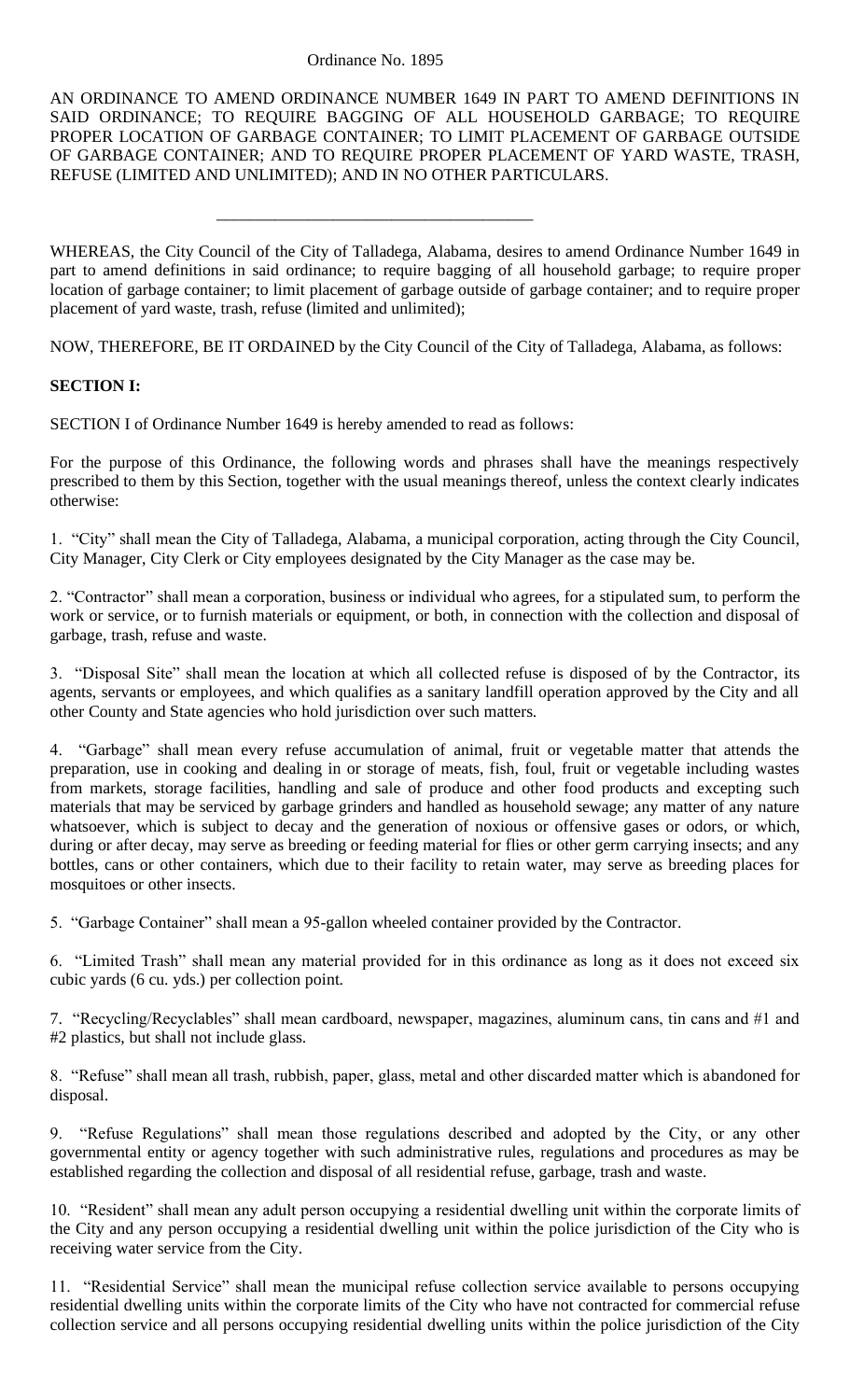who are receiving water service from the City.

12. "Yard Waste" shall mean limbs cut into maximum six foot (6') lengths with a maximum of ten inches (10") in diameter, bagged grass clippings, pine straw and bagged leaves.

# **SECTION II:**

SECTION II, paragraph 3 of Ordinance Number 1649 is hereby amended as follows:

3. Each adult resident shall be responsible for placing all bagged household garbage in the appropriate furnished garbage container and placing the garbage container beside the curb of the street, or adjacent to the street if no curb exists, of each residence for a period of up to and including two (2) days prior to the day designated (a total of three days per week) by the Contractor for the pick-up of the resident's garbage.

# **SECTION III:**

SECTION II, paragraph 5 of Ordinance Number 1649 is hereby amended as follows:

5. It shall be unlawful to place household garbage on top of or beside the furnished garbage container regardless if such garbage is placed in any other type container or bag. Garbage container led must be closed with no extra bags of garbage placed on the ground. Garbage container must be placed with the opening of the garbage container lid facing the street and at least five (5) feet away from obstructions such as a mailbox, flower beds, fences, utility poles, signs and sign poles, low hanging wires or limbs, and parked vehicles.

### **SECTION IV:**

Section II of the Ordinance Number 1649 is hereby amended to add the following:

9. Yard waste, trash and/or refuse shall be placed within three (3) feet of the public street for pickup and at least five (5) feet away from obstructions such as a mailbox, flower beds, fences, utility poles, signs and sign poles, low hanging wires or limbs, and parked vehicles

10. No garbage containers, yard waste, trash or refuse shall be placed on top of any utility meter boxes.

11. Any items such as Styrofoam, sheet rock, roofing shingles and/or loose glass shall be bagged.

**SECTION V - Severability:** all sections of this Ordinance are hereby declared to be severable; and if any word, phrase, clause, sentence, paragraph, or section of this ordinance shall be declared unconstitutional or invalid by the judgment or decree of any court of competent jurisdiction, such unconstitutionality or invalidity shall not affect any of the remaining words, phrases, clauses, sentences, paragraphs and sections of this Ordinance.

**SECTION VI - Effective Date:** this ordinance shall take effect immediately upon its passage and publication as provided by law. Upon the effective date of this ordinance, except as amended herein, Ordinance Number 1649 and any amendments thereto shall remain in full force and effect.

Adopted and approved this the 29<sup>th</sup> day of November, 2021. Council President Betty C. Spratlin Councilman Horace Patterson Council Member Vickey Hall Councilman Joe Power Councilman Trae Williams City Manager Seddrick Hill Attested to: Joanna Medlen, City Clerk